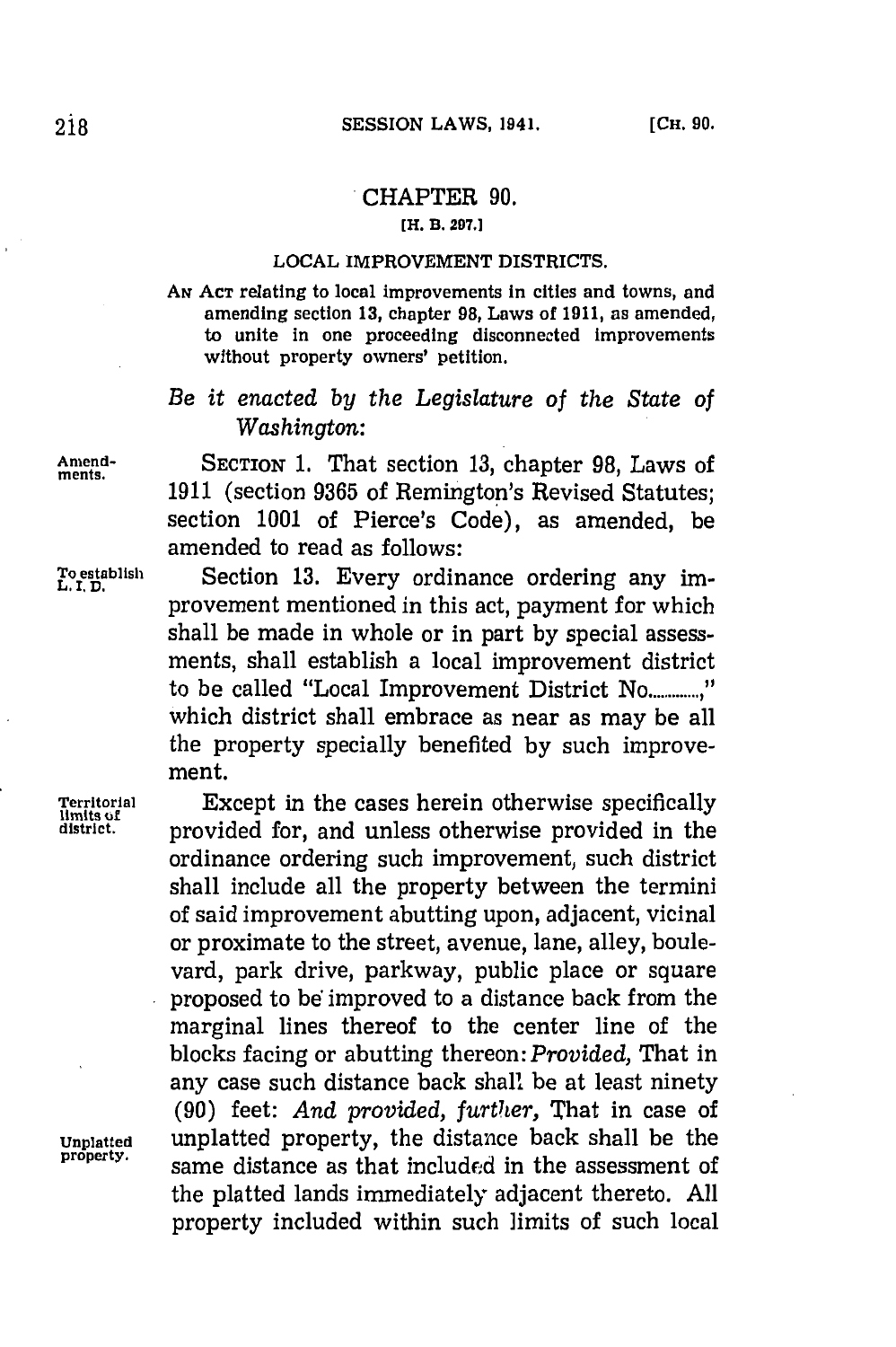improvement district shall be considered and held to be the property and to be all the property specially **Property** benefited **by** such local improvement, and shall be **benefited.** the property to be assessed to pay the cost and expense thereof or such part thereof as may be chargeable against the property specially benefited **by** such improvement, which cost and expense shall be assessed upon all of said property so benefited in accordance to the special benefits conferred on such property in proportion to area and distance back from the marginal line of the street or other public way or area improved.

Said local improvement district shall, for the **Method of** assessment. purpose of ascertaining the amount to be assessed against such separate lot, tract, parcel of land or other property within said district be divided into subdivisions or zones paralleling the margin of the **Divisions**. street, avenue, lane, alley, boulevard, park drive or parkway, public place or square to be improved, said subdivisions to be numbered respectively first, second, third, fourth, and fifth. The first subdivision **First.** shall include all the lands within the district lying between the street margins and lines drawn parallel there with and thirty **(30)** feet therefrom. The second subdivision shall include all lands within the **Second**. district lying between lines drawn parallel with and thirty **(30)** feet and sixty **(60)** feet respectively from said margins. The third subdivision shall in- **Third.** clude all lands within the district lying between lines drawn parallel with and sixty **(60)** feet and ninety **(90)** feet respectively from such street margins. The fourth subdivision shall include all lands, Fourth. if any, within the district lying between lines drawn parallel with and ninety **(90)** feet and one hundred twenty (120) feet respectively from said street margins. The fifth subdivision shall include all lands, **if Fifth.** any, within the district lying between a line drawn parallel with and one hundred twenty (120) feet